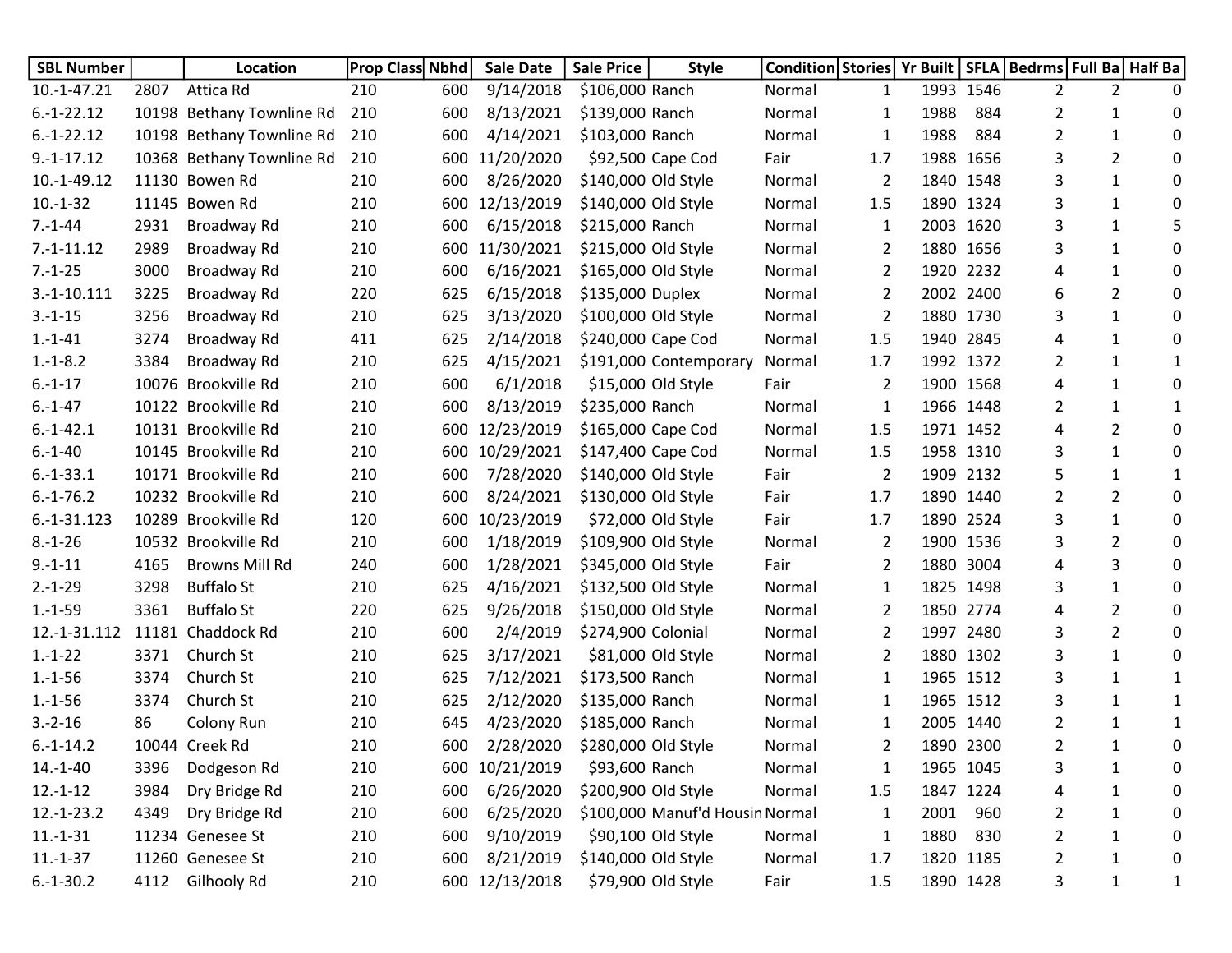| <b>SBL Number</b> |      | Location           | <b>Prop Class Nbhd</b> |     | <b>Sale Date</b> | <b>Sale Price</b>   | <b>Style</b>       | Condition Stories   Yr Built |                |      |           | SFLA   Bedrms   Full Ba   Half Ba |                |   |
|-------------------|------|--------------------|------------------------|-----|------------------|---------------------|--------------------|------------------------------|----------------|------|-----------|-----------------------------------|----------------|---|
| $7.-1-13$         |      | 10504 Gillate Rd   | 210                    | 600 | 9/19/2019        | \$130,000 Cape Cod  |                    | Normal                       | 1.5            |      | 1954 1368 | 4                                 | 1              | 0 |
| $1.-1-66.2$       |      | 10560 Main St      | 210                    | 625 | 7/7/2021         | \$165,000 Cape Cod  |                    | Normal                       | 1.7            |      | 2002 1575 | 3                                 | 2              | 0 |
| $1.-1-66.2$       |      | 10560 Main St      | 210                    | 625 | 1/31/2019        | \$143,500 Cape Cod  |                    | Normal                       | 1.7            |      | 2002 1575 | 3                                 | $\overline{2}$ | 0 |
| $2.-1-16$         |      | 10646 Main St      | 210                    | 625 | 11/1/2021        | \$155,000 Ranch     |                    | Normal                       | 1              |      | 1935 1144 | 4                                 | $\mathbf{1}$   | 0 |
| $11.-1-25$        |      | 11099 Maplewood Rd | 210                    | 600 | 12/9/2019        | \$170,000 Old Style |                    | Normal                       | 1.7            |      | 1920 1512 | 3                                 | $\overline{2}$ | 0 |
| $9.-1-52.2$       |      | 10379 Old Creek Rd | 210                    | 600 | 2/26/2021        | \$145,000 Ranch     |                    | Normal                       | 1              |      | 1992 1568 | 3                                 | $\overline{2}$ | 0 |
| $13.-1-15$        | 2964 | Pike Rd            | 210                    | 600 | 2/7/2018         | \$314,432 Cape Cod  |                    | Normal                       | 1.7            |      | 1998 1906 | 3                                 | $\mathbf{1}$   | 1 |
| $13.-1-15$        | 2964 | Pike Rd            | 210                    | 600 | 3/15/2021        | \$390,000 Cape Cod  |                    | Normal                       | 1.7            |      | 1998 1906 | 3                                 | $\mathbf{1}$   | 1 |
| 13.-1-26.112      | 3160 | Pike Rd            | 210                    | 600 | 8/7/2018         | \$117,500 Ranch     |                    | Normal                       | $\mathbf{1}$   | 1994 | 840       | 2                                 | $\mathbf{1}$   | 0 |
| $13.-1-60.1$      | 2606 | <b>Richley Rd</b>  | 240                    | 600 | 5/1/2019         | \$245,000 Old Style |                    | Normal                       | 2              |      | 1880 1765 | 3                                 | $\mathbf{1}$   | 1 |
| $10.-1-76$        | 2633 | Route 238          | 210                    | 600 | 11/27/2019       | \$70,000 Cottage    |                    | Normal                       | 1              | 1930 | 672       | 2                                 | $\mathbf{1}$   | 0 |
| $10.-1-79.2$      | 2635 | Route 238          | 240                    | 600 | 12/30/2019       | \$75,000 Cottage    |                    | Normal                       | 1              | 1968 | 630       | 3                                 | $\mathbf{1}$   | 0 |
| $10.-1-85$        | 2785 | Route 238          | 210                    | 600 | 7/6/2020         | \$215,000 Colonial  |                    | Normal                       | 1              |      | 1982 1800 | 3                                 | $\mathbf{1}$   | 1 |
| 14.-1-27.21       | 9772 | Route 98           | 210                    | 600 | 2/12/2021        | \$235,000 Old Style |                    | Normal                       | 1.7            |      | 1900 1702 | 2                                 | $\overline{2}$ | 0 |
| $15.-1-45$        | 9817 | Route 98           | 210                    | 600 | 9/23/2020        | \$140,000 Ranch     |                    | Normal                       | 1              |      | 1961 1288 | 3                                 | $\mathbf{1}$   | 0 |
| $5.-1-23.2$       | 9865 | Route 98           | 210                    | 600 | 11/18/2019       | \$174,000 Old Style |                    | Normal                       | 2              |      | 1880 2468 | 3                                 | $\overline{2}$ | 0 |
| $5.-1-35.1$       |      | 10261 Route 98     | 210                    | 600 | 5/11/2020        | \$94,600 Ranch      |                    | Normal                       | 1              |      | 1957 1447 | 3                                 | $\mathbf{1}$   | 0 |
| $8.-1-63$         |      | 10781 Route 98     | 210                    | 600 | 8/17/2020        | \$151,500 Cape Cod  |                    | Normal                       | 1.5            |      | 1948 1200 | 3                                 | $\mathbf{1}$   | 0 |
| $8 - 1 - 64$      |      | 10791 Route 98     | 210                    | 600 | 8/21/2020        | \$205,000 Ranch     |                    | Normal                       | 1              |      | 1955 1800 | 4                                 | $\mathbf{1}$   | 1 |
| $11.-1-70$        |      | 10891 Route 98     | 210                    | 600 | 7/30/2018        | \$131,250 Ranch     |                    | Normal                       | 1              |      | 1956 1814 | 3                                 | $\mathbf{1}$   | 1 |
| $11.-2-16$        |      | 10956 Route 98     | 210                    | 600 | 11/27/2019       | \$120,000 Ranch     |                    | Normal                       | 1              |      | 1965 1056 | 3                                 | $\mathbf{1}$   | 0 |
| $11.-2-22$        |      | 11024 Route 98     | 210                    | 600 | 2/7/2020         | \$92,500 Cottage    |                    | Normal                       | $\mathbf{1}$   | 1950 | 952       | 3                                 | $\mathbf{1}$   | 0 |
| $11.-2-25.2$      |      | 11050 Route 98     | 210                    | 600 | 8/24/2018        | \$177,900 Old Style |                    | Normal                       | $\mathbf{1}$   |      | 1870 1304 | 3                                 | $\mathbf{1}$   | 0 |
| $11.-2-27.1$      |      | 11064 Route 98     | 210                    | 600 | 11/5/2021        | \$149,900 Old Style |                    | Fair                         | 2              |      | 1870 1176 | 3                                 | $\mathbf{1}$   | 0 |
| $11.-2-29$        |      | 11078 Route 98     | 210                    | 600 | 8/2/2021         | \$271,000 Ranch     |                    | Normal                       | 1              |      | 1964 1554 | 4                                 | $\mathbf{1}$   | 1 |
| $11.-1-49$        |      | 11085 Route 98     | 210                    | 600 | 7/15/2021        | \$159,900 Cape Cod  |                    | Normal                       | 1.5            |      | 1940 1014 | 3                                 | $\mathbf{1}$   | 0 |
| $11.-2-34$        |      | 11108 Route 98     | 210                    | 600 | 9/7/2021         | \$190,694 Ranch     |                    | Normal                       | 1              |      | 1972 1012 | 3                                 | $\mathbf{1}$   | 0 |
| $11.-1-42$        |      | 11151 Route 98     | 210                    | 600 | 3/27/2020        |                     | \$53,300 Old Style | Normal                       | 2              |      | 1900 1089 | 2                                 | $\mathbf{1}$   | 0 |
| $11.-1-42$        |      | 11151 Route 98     | 210                    | 600 | 3/27/2020        | \$53,300 Old Style  |                    | Fair                         | 1              |      | 1940 2349 | 6                                 | 3              | 0 |
| $3.-2-11.2$       |      | 11184 Route 98     | 210                    | 645 | 2/10/2021        | \$133,300 Old Style |                    | Normal                       | 1.5            |      | 1920 1200 | 2                                 | 1              | 0 |
| 11.-2-44.211      |      | 11198 Route 98     | 464                    |     | 600 12/23/2019   | \$112,500 Ranch     |                    | Normal                       | 1              |      | 1957 1050 | 3                                 | 1              | 0 |
| $8.-1-39.2$       |      | 10691 Sandpit Rd   | 210                    | 600 | 9/30/2021        | \$153,000 Old Style |                    | Normal                       | $\overline{2}$ |      | 1900 1595 | 3                                 | $\mathbf{1}$   | 0 |
| $11.-1-11.12$     |      | 11000 Sandpit Rd   | 240                    | 600 | 10/4/2018        | \$171,875 Old Style |                    | Normal                       | 1.5            |      | 1870 1842 | 4                                 | $\mathbf{1}$   | 0 |
| $11.-1-14$        |      | 11019 Sandpit Rd   | 210                    | 600 | 8/27/2021        | \$155,000 Colonial  |                    | Normal                       | $\overline{2}$ |      | 1962 1872 | 4                                 | $\mathbf{1}$   | 0 |
| $11.-1-12$        |      | 11030 Sandpit Rd   | 210                    | 600 | 7/28/2020        | \$61,480 Cottage    |                    | Fair                         | 1              |      | 1850 840  | $\mathbf{1}$                      | $\mathbf{1}$   | 0 |
| $4.-1-17.12$      |      | 9966 Seward Rd     | 210                    | 600 | 6/28/2019        | \$129,000 Ranch     |                    | Normal                       | 1              |      | 2005 1386 | 3                                 | $\mathbf{1}$   | 0 |